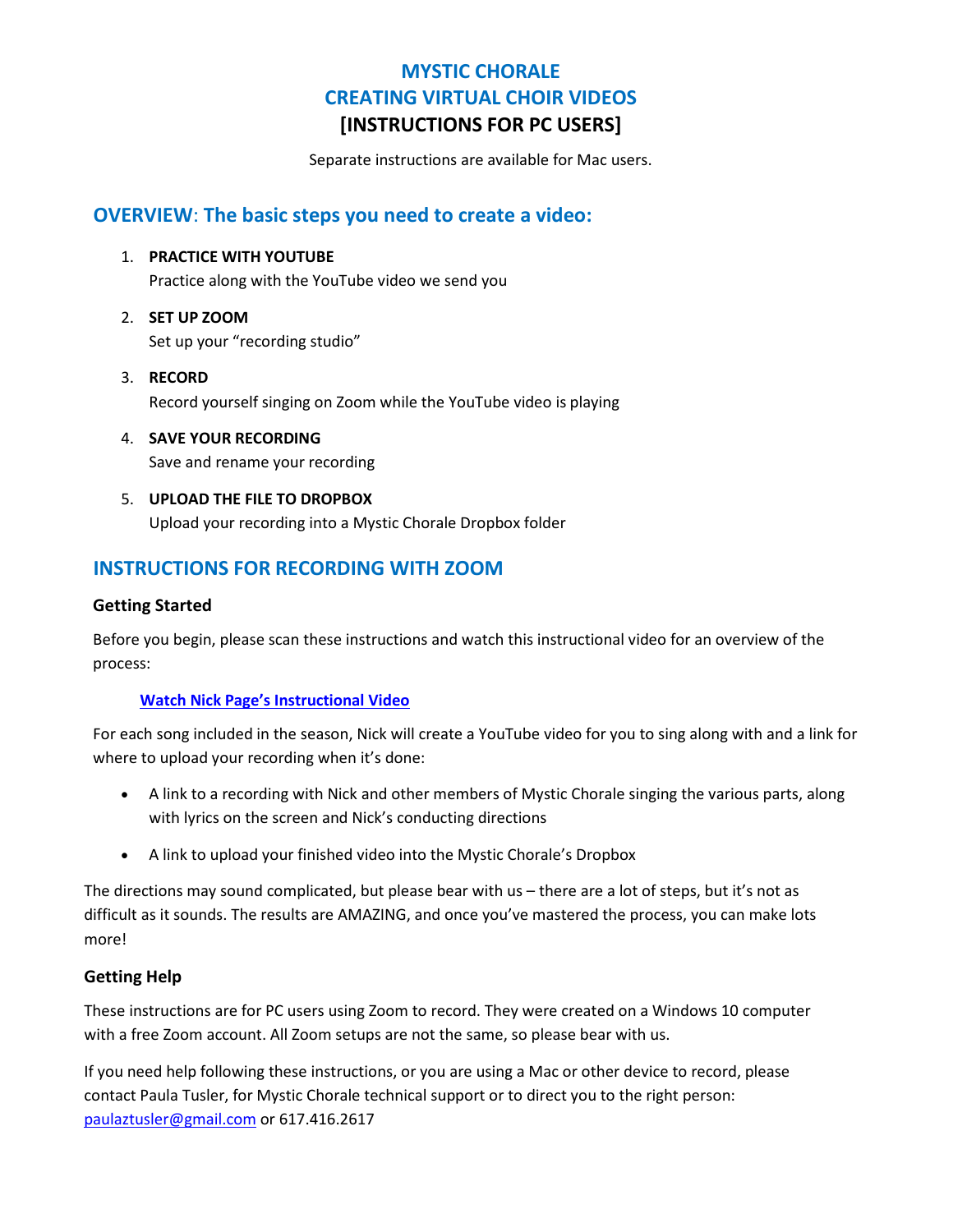# **Step 1: Practice with YouTube**

- For the song you are recording, open the link to that song in the email we send.
- Most tracks begin with a verbal introduction by Nick, followed by the syncing process. The syncing process involves your clapping twice along with Nick. The claps allow videos to be synchronized by Nick in the final video. Include the claps even when you are not recording to get the hang of it.
- Practice the song along with the video. Nick will provide cues and cut-offs. Keep the cut-offs clean, particularly syllables that end with a short soft "S".
- Please memorize the music as you would for a concert. Practice as many times as necessary.
- Test your earphones or earbuds to make sure that no extraneous sound is coming from your computer when you're listening to YouTube (this is to prepare for recording later).

# **Step 2: Set Up Zoom**

#### **Set Up Your Computer**

- Place your PC on a stable, flat surface. Select a background that is not too distracting.
- Place your light source in front of you so you can be easily seen. Being backlit by light from a sunny window or a lamp will place you in shadow. If you are in the dark, we may not be able to include your image in the group video.
- Check the location of your camera. You need to know where to look when you are recording.
- Have your headset/earphones or earbuds handy.

#### **Set Up a Zoom Account**

- Go to **[www.zoom.us.](http://www.zoom.us/)**
- If you don't already have a Zoom account of your own, sign up for a free account.
- You will be prompted for your birthday (which they do not store) and your email address.
- After a security question, you will receive an email with a link where you can sign in.
- Log in and create a password. Answer any additional security questions.

#### **Open a New Meeting**

- If you are not already there, go to **[www.zoom.us.](http://www.zoom.us/)**
- On the Zoom home page, click "Host A Meeting" (you will be creating your own meeting, with you as the only participant).
- Select "With Video On" in the dropdown menu.
- If prompted, click on "Join with Computer Audio". (You can check the checkbox that says "Automatically join audio by computer when joining a meeting" to make it permanent.)
- This is your own meeting. You have 40 minutes before you have to start over again (if you don't want to pay for a Zoom account).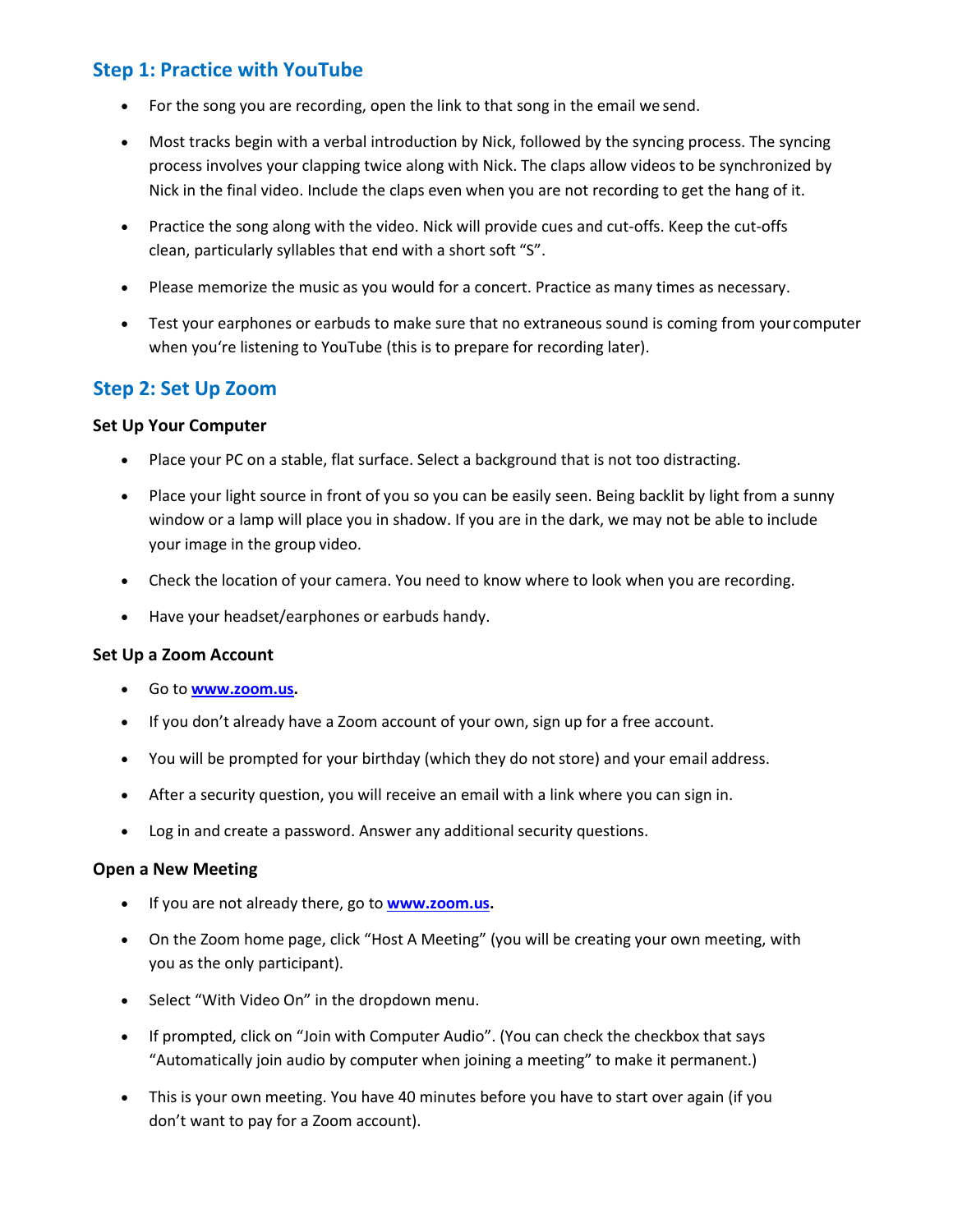#### **Adjust Your Sound Settings**

The first time you record, you need to check your audio settings.

- In the main Zoom window, look for the microphone icon in the lower left on the bottom menu bar (hover if necessary to find the menu bar).
- Click the tiny Up arrow to the right of the microphone icon.
- Choose "Audio Settings" at the bottom of the pop-up menu. The Audio Settings panel will open.
- If desired, you can use Test Speaker and Test Microphone to test your speaker and microphone volume. (Note that these tests will fail with headphones plugged into the computer.)
- Make sure that there is no checkmark next to "Automatically adjust volume" in the Microphone section.
- Select the "Advanced" button.
- Choose Disable in the dropdown menus for "Suppress Persistent Background Noise" and "Suppress Intermittent Background". Leave the other settings alone.
- Click the X at the top right corner of the Advanced panel to return to the main Zoom session.
- NOTE: If your version of Zoom does not have the Background Noise menus on the "Advanced" panel, return to "Audio Settings" and set "Suppress Background Noise" to "Low"

### **Step 3: Record**

When you have finished practicing your song with the YouTube video, and you have set up your computer, you're ready to move on to recording. It is a good idea to practice the recording procedure the first time with a short, easy song.

- Check the microphone and video icons on the left end of the menu bar at the bottom of the Zoom window. If there a slash through either one, click it once to remove the slash.
- Plug your earphones, headset, or earbuds into your PC. Double-check that no sound is coming from your computer.
	- **HINT:** Leave one earbud or headphone off so you can hear yourself singing along with the YouTube video. For many people, this will help you stay in tune.
- Make sure your face is centered in the Zoom window and that you are well lit. (Don't worry about the size of your window. It will be cropped in the final version.)
- Switch to the window containing the YouTube video. (Use ALT+TAB to switch between windows. Press it as many times as necessary to find the window you want and let go to select it.)
- Play the YouTube video, skip any ads, and cue it to right before the two claps. Press the Pause icon. Enlarge the video to full screen to make it easier to see.

**Note:** Please don't record any long introduction that precedes the two claps.

• Switch back to Zoom. (Use ALT+TAB.)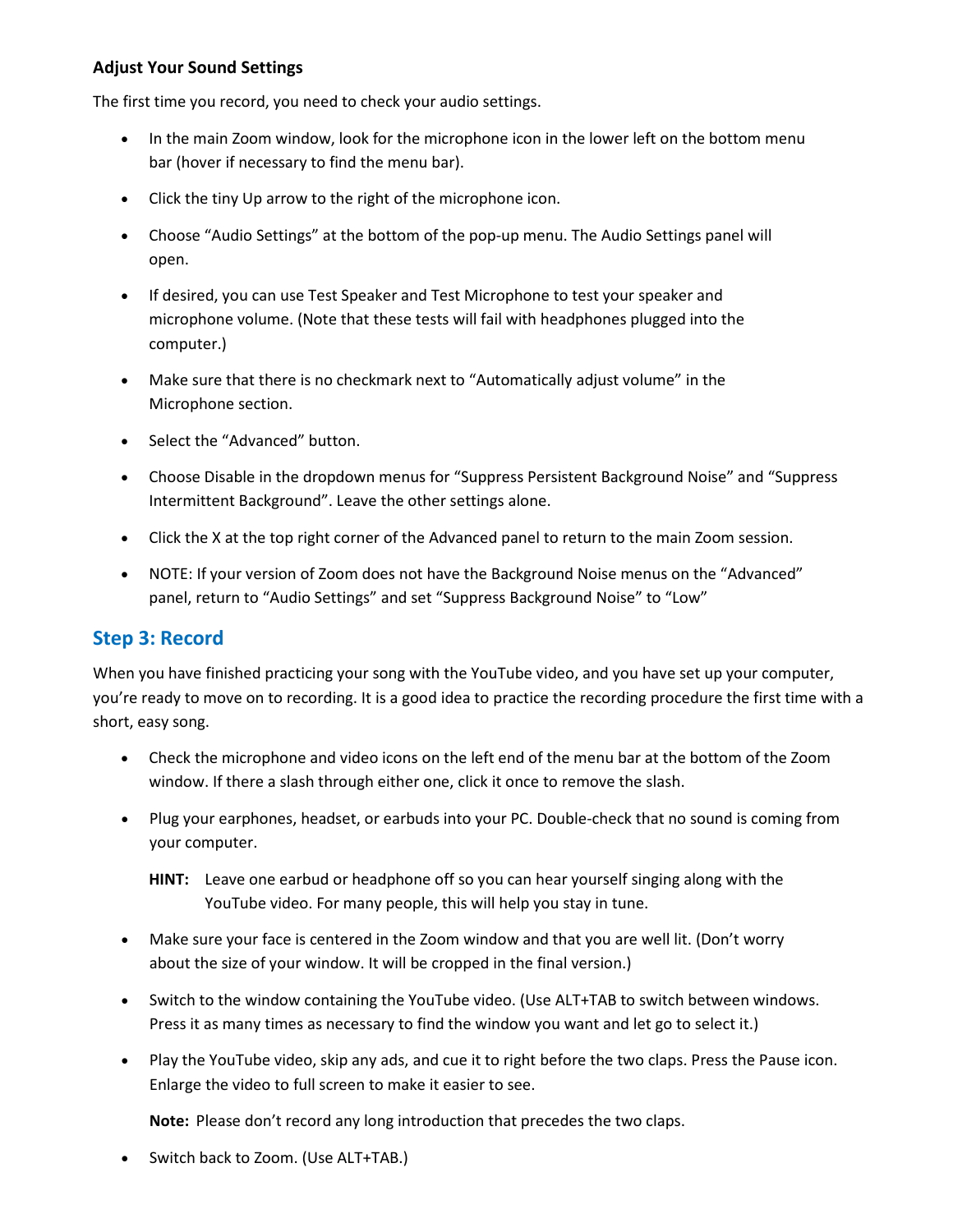- Press Record on the bottom menu ONCE to begin recording. If you don't see Record, click More and choose "Record on this computer". (You can also press ALT+R to start recording.)
- You will see a blinking red light on the upper left of your screen to indicate you are indeed recording.
- Switch back to YouTube (ALT+TAB).
- Press the Play button to restart the video and sing your part.
- The first thing you will be asked to do is to clap twice on cue. It is important to be accurate.
- The words will appear on the screen on the video, but you should sing to your camera. Remember to look directly at your camera, not the video, your screen, or printed words.
- Relax. The key is to look (and feel!) lively as you sing. We want these videos to reflect Mystic joy!
- Sing your part, and watch Nick for cut-offs, crescendos, and other cues. Be accurate and expressive. If you make a mistake, keep singing. Nick can remove some mistakes in editing. (You can also record another version if necessary.)
- At the end of the song, keep looking at the camera with a smile until you see the message "Don't Go Away".
- Note the shortened name for the song you just recorded (in capital letters) in the final instructions. (The rest of the instructions are repeated here, so don't worry if you can't absorb them all!)
- Stop the video in YouTube. You can close YouTube if you are finished recording.
- Switch back to Zoom (ALT+TAB) and press ALT+R to stop the recording. (You can also press the Stop icon on the menu bar, the standard black square icon used on old tape players.)
- When the recording stops, Zoom will display a message that the recording will be converted to mp4 when the meeting has ended. (You can make another video at this point, if you like, by following the same instructions.)

# **Step 4: Save Your Recording**

#### **Locate the Recording File**

- Click the End button on the right end of the menu bar and then "End Meeting for All". Your computer will convert any recordings you made during the session as soon as you end the meeting. Wait until the conversion is complete.
- On a PC, the conversion dialog takes you directly to the Zoom folder containing your mp4 file.
- There will be multiple files in the folder. Your recording will have the extension mp4.
	- **Note:** If you made only one recording before you ended the meeting, it will be called "zoom\_0.mp4".

Additional recordings made during the same session will be numbered in the order you made them (example: zoom\_1.mp4, zoom\_2.mp4, etc.).

• Double-click your mp4 file to play it. It contains both the audio and video. (Unplug your earphones from your computer to listen to the recording.)